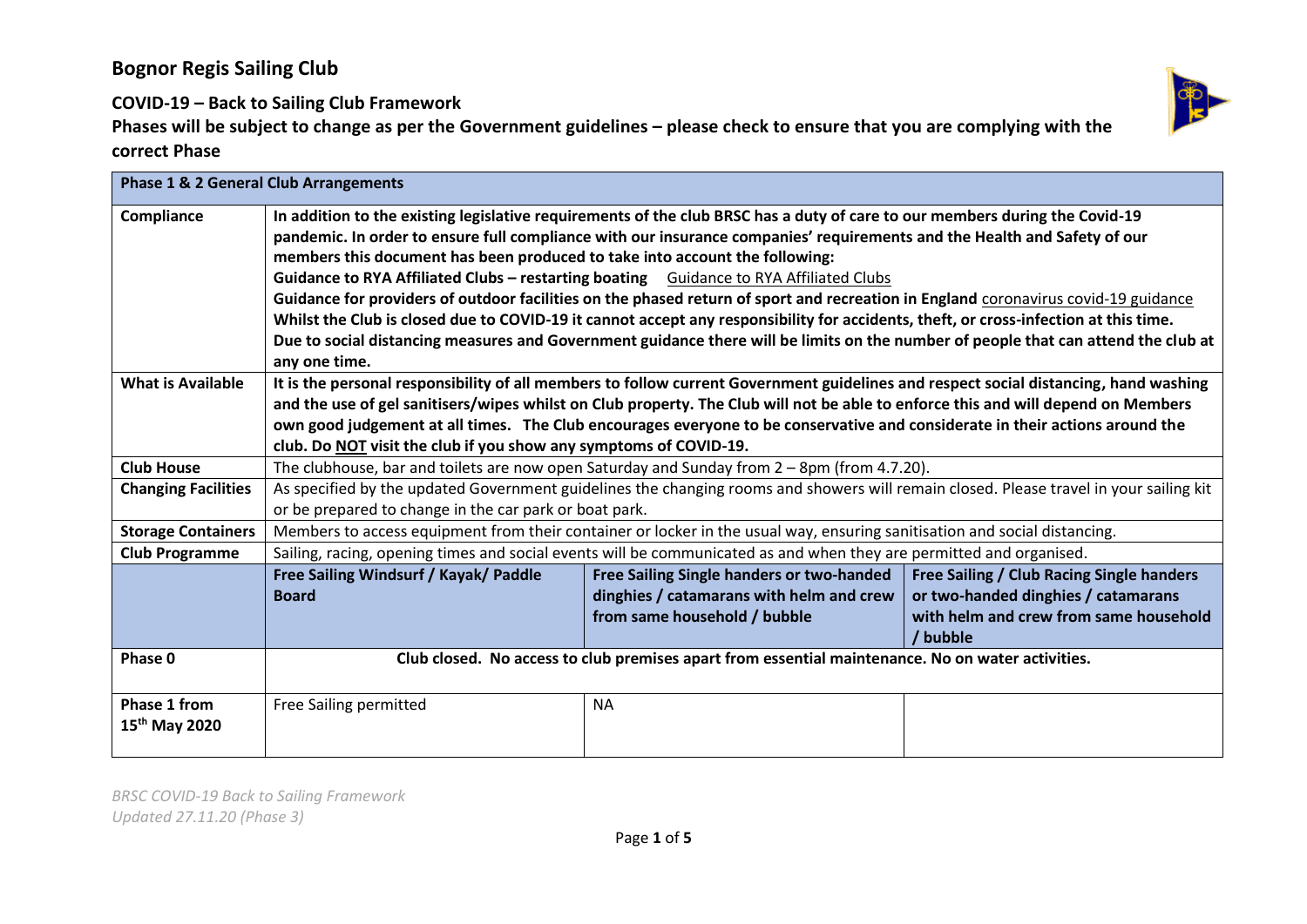# **Bognor Regis Sailing Club**

**COVID-19 – Back to Sailing Club Framework**

| Phase 2 from<br>20 <sup>th</sup> June 2020                |                                                                                                                                                                                       | <b>Free Sailing Permitted</b>                                                                                                                                                                                                                                                                                                                                                                                                                                                |                                                                                                                                                                                                                                                                                                                                                                                                                                                                       |  |
|-----------------------------------------------------------|---------------------------------------------------------------------------------------------------------------------------------------------------------------------------------------|------------------------------------------------------------------------------------------------------------------------------------------------------------------------------------------------------------------------------------------------------------------------------------------------------------------------------------------------------------------------------------------------------------------------------------------------------------------------------|-----------------------------------------------------------------------------------------------------------------------------------------------------------------------------------------------------------------------------------------------------------------------------------------------------------------------------------------------------------------------------------------------------------------------------------------------------------------------|--|
| Phase 3 from 10 <sup>th</sup><br>July 20                  |                                                                                                                                                                                       |                                                                                                                                                                                                                                                                                                                                                                                                                                                                              | <b>Racing Permitted</b>                                                                                                                                                                                                                                                                                                                                                                                                                                               |  |
| Phase 3 (from 2 <sup>nd</sup>                             |                                                                                                                                                                                       | Club buildings closed but external grounds open. No access to toilets / changing rooms.                                                                                                                                                                                                                                                                                                                                                                                      |                                                                                                                                                                                                                                                                                                                                                                                                                                                                       |  |
| <b>December until</b>                                     |                                                                                                                                                                                       | Water activities permitted as per Government / RYA guidelines                                                                                                                                                                                                                                                                                                                                                                                                                |                                                                                                                                                                                                                                                                                                                                                                                                                                                                       |  |
| advised otherwise)                                        |                                                                                                                                                                                       |                                                                                                                                                                                                                                                                                                                                                                                                                                                                              |                                                                                                                                                                                                                                                                                                                                                                                                                                                                       |  |
| <b>Activity Specific Arrangements</b>                     |                                                                                                                                                                                       |                                                                                                                                                                                                                                                                                                                                                                                                                                                                              |                                                                                                                                                                                                                                                                                                                                                                                                                                                                       |  |
| <b>Minimising</b><br>contraction of<br><b>Coronavirus</b> | Do not leave kit unattended in the<br>$\bullet$<br>public domain<br>Make regular use of hand sanitising<br>Do not visit the club if you show<br>$\bullet$<br>any symptoms of COVID-19 | Do not leave kit unattended in the<br>$\bullet$<br>public domain<br>Do not enter the clubhouse unless<br>$\bullet$<br>you really have to (outside is much<br>safer)<br>Do not visit the club if you show<br>any symptoms of COVID-19<br>After sailing use the winch to<br>$\bullet$<br>recover boats to avoid many hands<br>touching the same piece of kit<br>Consider one person allocated to<br>$\bullet$<br>use the winch each day<br>Make regular use of hand sanitising | Do not leave kit unattended in the<br>public domain<br>Helm and Crew must be from the<br>same household or bubble or<br>satisfy social distancing<br>requirements and wear face masks<br>if required<br>Do not enter the clubhouse unless<br>you really have to (outside is much<br>safer)<br>Do not visit the club if you show<br>any symptoms or COVID-19<br>After sailing use the winch to<br>recover boats to avoid many hands<br>touching the same piece of kit. |  |

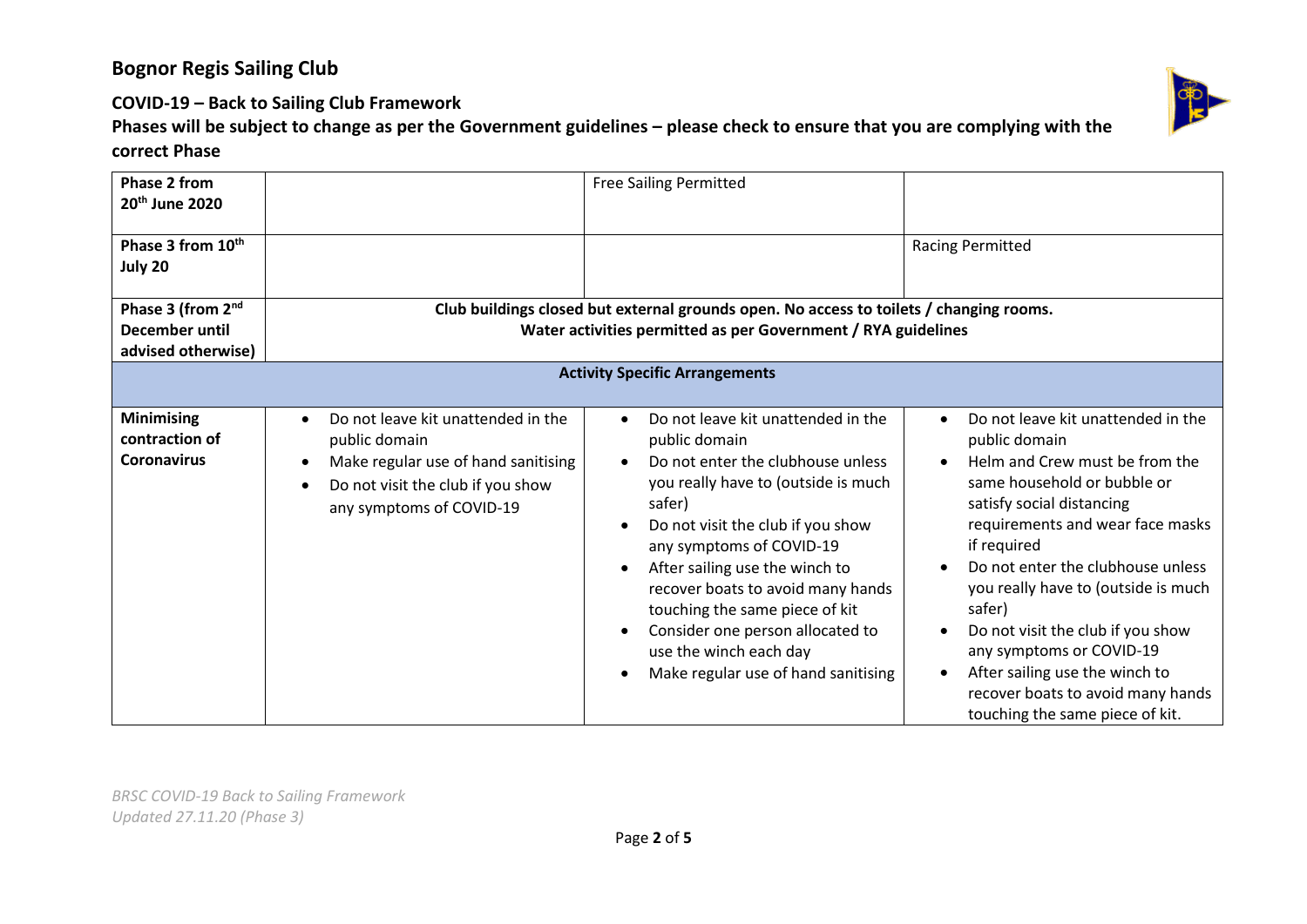

### **COVID-19 – Back to Sailing Club Framework**

|                   |                                                                                                                                                                                                                                                                                 |                                                                                                                                                                                                                                                                                                                                                                                                                                                                                                                                                                                                                                                                                                                                                       | Consider one person allocated to<br>use the winch each day<br>Make regular use of hand sanitising                                                                                                                                                                                                                                                                                                                                                                                                                      |
|-------------------|---------------------------------------------------------------------------------------------------------------------------------------------------------------------------------------------------------------------------------------------------------------------------------|-------------------------------------------------------------------------------------------------------------------------------------------------------------------------------------------------------------------------------------------------------------------------------------------------------------------------------------------------------------------------------------------------------------------------------------------------------------------------------------------------------------------------------------------------------------------------------------------------------------------------------------------------------------------------------------------------------------------------------------------------------|------------------------------------------------------------------------------------------------------------------------------------------------------------------------------------------------------------------------------------------------------------------------------------------------------------------------------------------------------------------------------------------------------------------------------------------------------------------------------------------------------------------------|
| <b>Conditions</b> | Each participant makes their own decision<br>to sail but with strong recommendation to<br>take even more care on preparation, their<br>own ability and ability to self-rescue.<br>Before going on the water check<br>$\bullet$<br>both wind and tide predictions for<br>the day | Each participant makes their own decision<br>to sail but with strong recommendation to<br>take even more care on preparation and<br>their own ability and ability to self-rescue.<br>No Club boats will be available for<br>$\bullet$<br>use until further notice<br>Before going on the water check<br>$\bullet$<br>both wind and tide predictions for<br>the day<br>Let someone know of your<br>$\bullet$<br>departure and return times<br>Consider upper wind limit of 15<br>$\bullet$<br>knots<br>Be aware of both wind strength<br>$\bullet$<br>and direction, avoid sailing in<br>offshore winds<br>Consider sailing with a "buddy"<br>$\bullet$<br>boat<br>The shore dump could be a big<br>$\bullet$<br>problem when coming into the<br>beach | Each participant makes their own decision<br>to sail but with strong recommendation to<br>take even more care on preparation and<br>their own ability and ability to self-rescue.<br>No Club boats will be available for<br>use until further notice<br>Before going on the water check<br>both wind and tide predictions for<br>the day<br>Be aware of both wind strength<br>and direction<br>Use caution when sailing in<br>offshore winds<br>The shore dump could be a big<br>problem when coming into the<br>beach |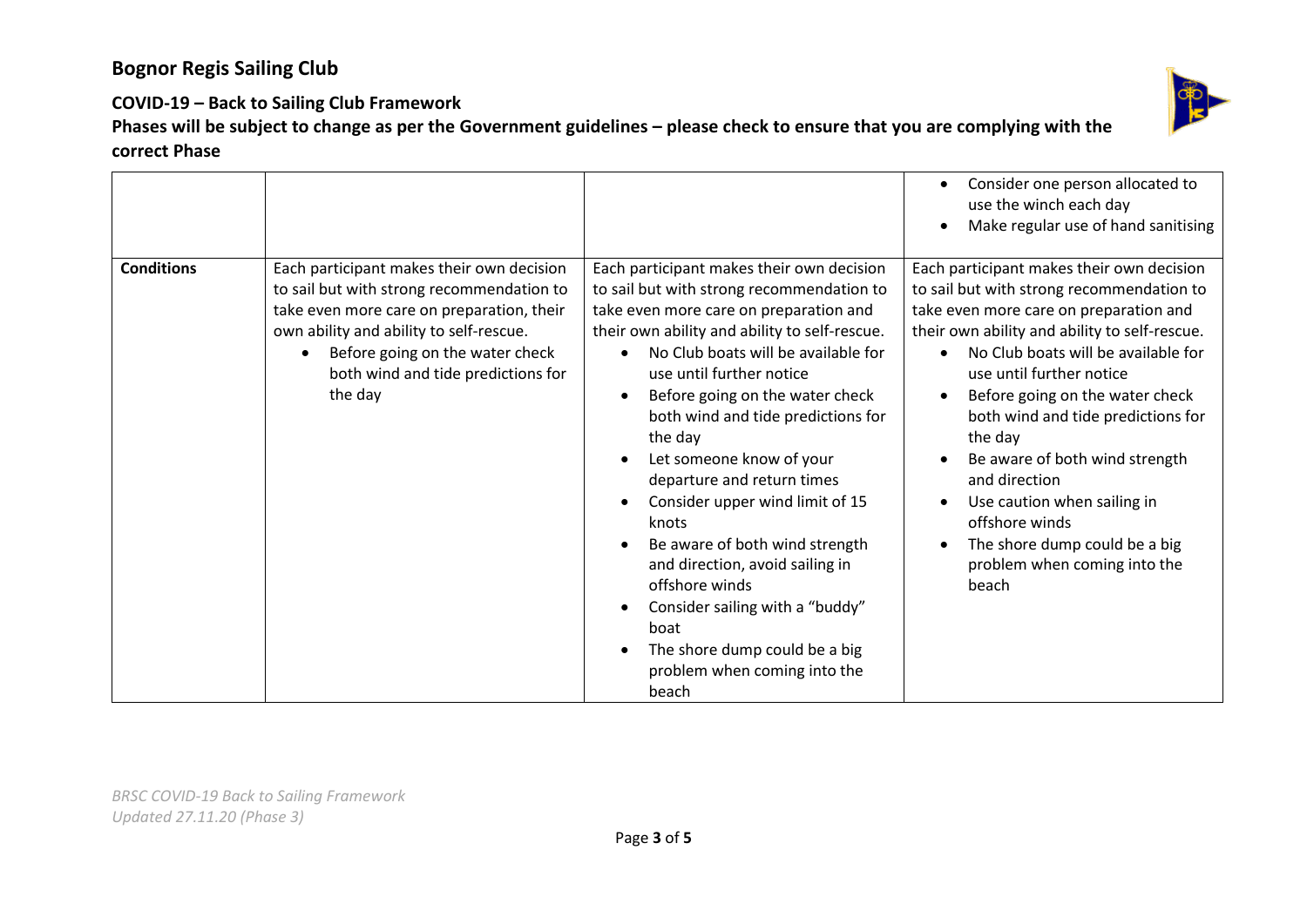

### **COVID-19 – Back to Sailing Club Framework**

|                                            |                                                                                                                                                                                                                | You MUST have the ability to<br>$\bullet$                                                                                                                                                                            |                                                                                                                                                                                                                                                                                                                     |
|--------------------------------------------|----------------------------------------------------------------------------------------------------------------------------------------------------------------------------------------------------------------|----------------------------------------------------------------------------------------------------------------------------------------------------------------------------------------------------------------------|---------------------------------------------------------------------------------------------------------------------------------------------------------------------------------------------------------------------------------------------------------------------------------------------------------------------|
|                                            |                                                                                                                                                                                                                | launch and recover without the                                                                                                                                                                                       |                                                                                                                                                                                                                                                                                                                     |
|                                            |                                                                                                                                                                                                                | assistance from others                                                                                                                                                                                               |                                                                                                                                                                                                                                                                                                                     |
| <b>Sailing Area</b><br><b>Safety Cover</b> | Participants are strongly recommended to<br>minimise the sailing area keeping the club<br>in view at all times.<br>No specific safety cover provided for free<br>sailing. There is no rescue boat available at | Participants are strongly recommended to<br>minimise the sailing area keeping the club<br>in view at all times.<br>No specific safety cover provided for free<br>sailing. There is no rescue boat available at       | Participants to stay within the racing area<br>and return to sign off immediately on<br>completion of the race<br>Safety cover will be provided for the<br>duration of the race                                                                                                                                     |
|                                            | this time<br>Water users should not go out in<br>conditions above their capabilities<br>Ensure others are aware you are<br>out on the water and know of your<br>departure and return times                     | this time<br>Water users should not go out in<br>$\bullet$<br>conditions above their capabilities<br>Ensure others are aware you are<br>$\bullet$<br>out on the water and know of your<br>departure and return times | Water users should not go out go<br>out in conditions above their<br>capabilities                                                                                                                                                                                                                                   |
| Race<br>Entry/participation                | <b>NA</b>                                                                                                                                                                                                      | <b>NA</b>                                                                                                                                                                                                            | Race sign on forms will be updated<br>to include all details of member's<br>boats/crews/handicap No.<br>Half an hour before the designated<br>start time the race officer will call<br>the "register to sign on all those<br>taking part"<br>After each race, all helms must<br>inform the Race Officer to sign off |
| Equipment                                  | Participants are strongly recommended to                                                                                                                                                                       | Each participant makes their own decision                                                                                                                                                                            | Each participant makes their own decision                                                                                                                                                                                                                                                                           |
| <b>Preparation and</b>                     | take particular care over preparation                                                                                                                                                                          | to go onto the water but with strong                                                                                                                                                                                 | to go onto the water but with strong                                                                                                                                                                                                                                                                                |
| <b>Rigging</b>                             | checking all equipment. Social distancing                                                                                                                                                                      | recommendation to take even more care                                                                                                                                                                                | recommendation to take even more care                                                                                                                                                                                                                                                                               |
|                                            | must be maintained when rigging or                                                                                                                                                                             | on boat preparation their own ability and                                                                                                                                                                            | on boat preparation and their own ability                                                                                                                                                                                                                                                                           |